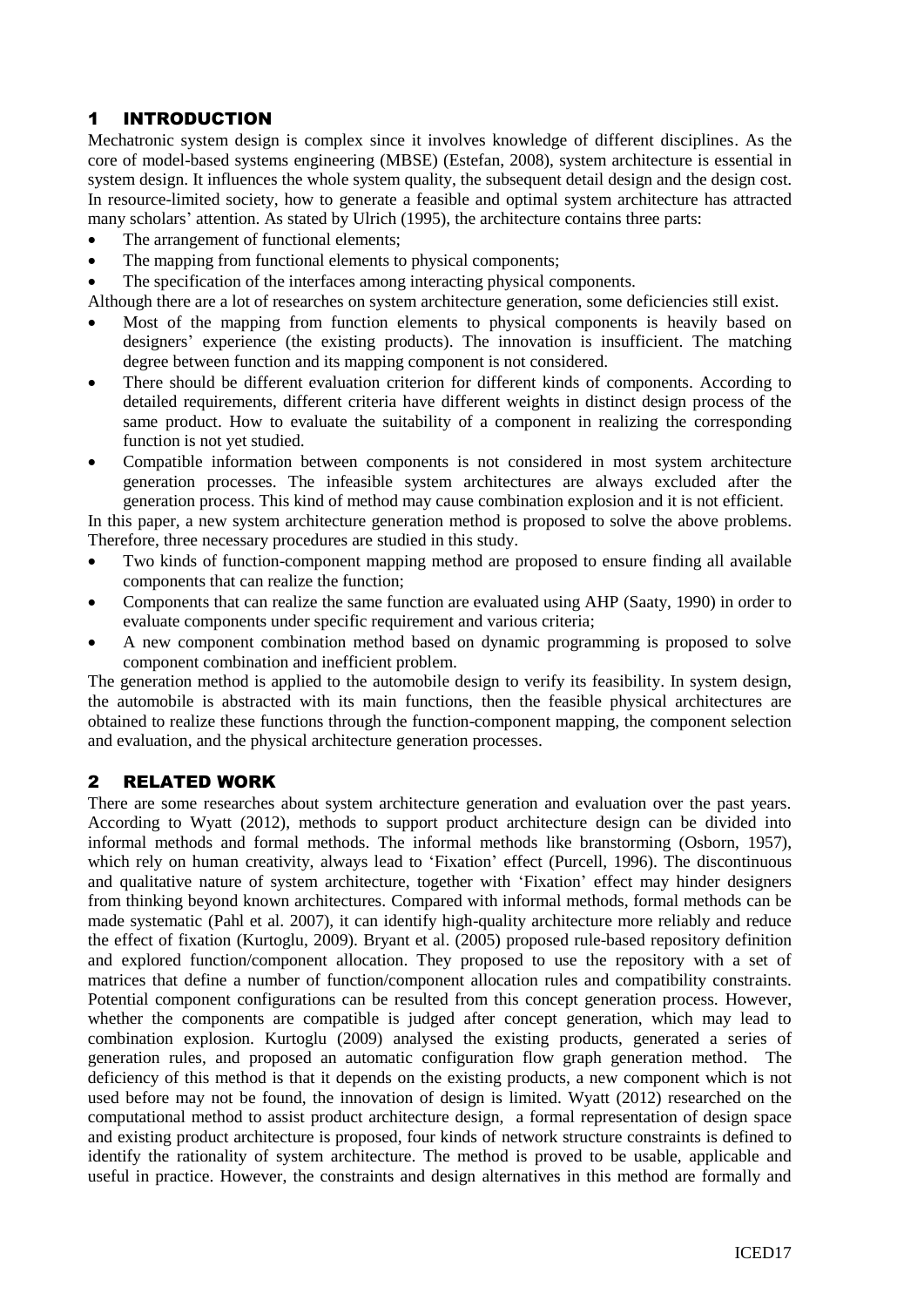graphically specified, they are not represented in multidisciplinary engineering platforms such as SysML, and the information between function and component is omitted in this method. Moullec (2012) proposed a product architecture generation method based on Bayesian network. The components, the feature and constraints are all represented as node in Bayesian network. If all constraints are satisfied, the final global confidence value is computed to judge the feasibility of system architecture. However, this method generates a huge number of feasible architecture, which is difficult for designers to evaluate them. This generation method did not consider the specific requirement in each design process. Fixson (2005) developed a multi-dimensional framework that enables comprehensive product architecture assessments. The framework supports assessments from function-component allocation scheme and interface characteristics. It can be used to focus advice for product architecture design, to assess advantages and limitations of operational strategies in given product architecture etc. However, this framework is focused on analysis, which is not applicable to the automatic evaluation of huge product architectures in generation process. Okudan (2009) classified and analysed concept selection methods (CSM) provided between 1980 and 2008, he emphasized that a fast and simple method which gives importance to customer requirements and allows for coupled decisions under uncertainty is needed.

### 3 METHOD OVERVIEW

Generally, system architecture includes logical system architecture (the function layer) and physical system architecture (the component layer), system architecting is an indispensable part of system design and represents the transformation from an abstract system function to detailed physical components. The focus of this paper is physical system architecture generation, which is corresponding to the second and third parts of system architecture defined by Ulrich (1995). As shown in Figure 1, for each function in logical architecture (which is assumed to be already determined), the following three steps are conducted:

- Find the components which can be used to realize the function and evaluate their matching degree with the corresponding function;
- Exclude some components that do not meet specific requirement quota and evaluate the satisfied components according to the specific criterion of each kind of components together with the specific requirement;
- Combine different components that can realize different functions when all functions in logical architecture are considered. The compatible information and the pros and cons of components are also considered in this combination process.

After that, all feasible physical architectures are generated. The whole method is supported by an ontology knowledge base, which contains knowledge of components, functions, functional effects, criterion, flows etc.



*Figure 1. The flowchart of the physical system architecture generation method*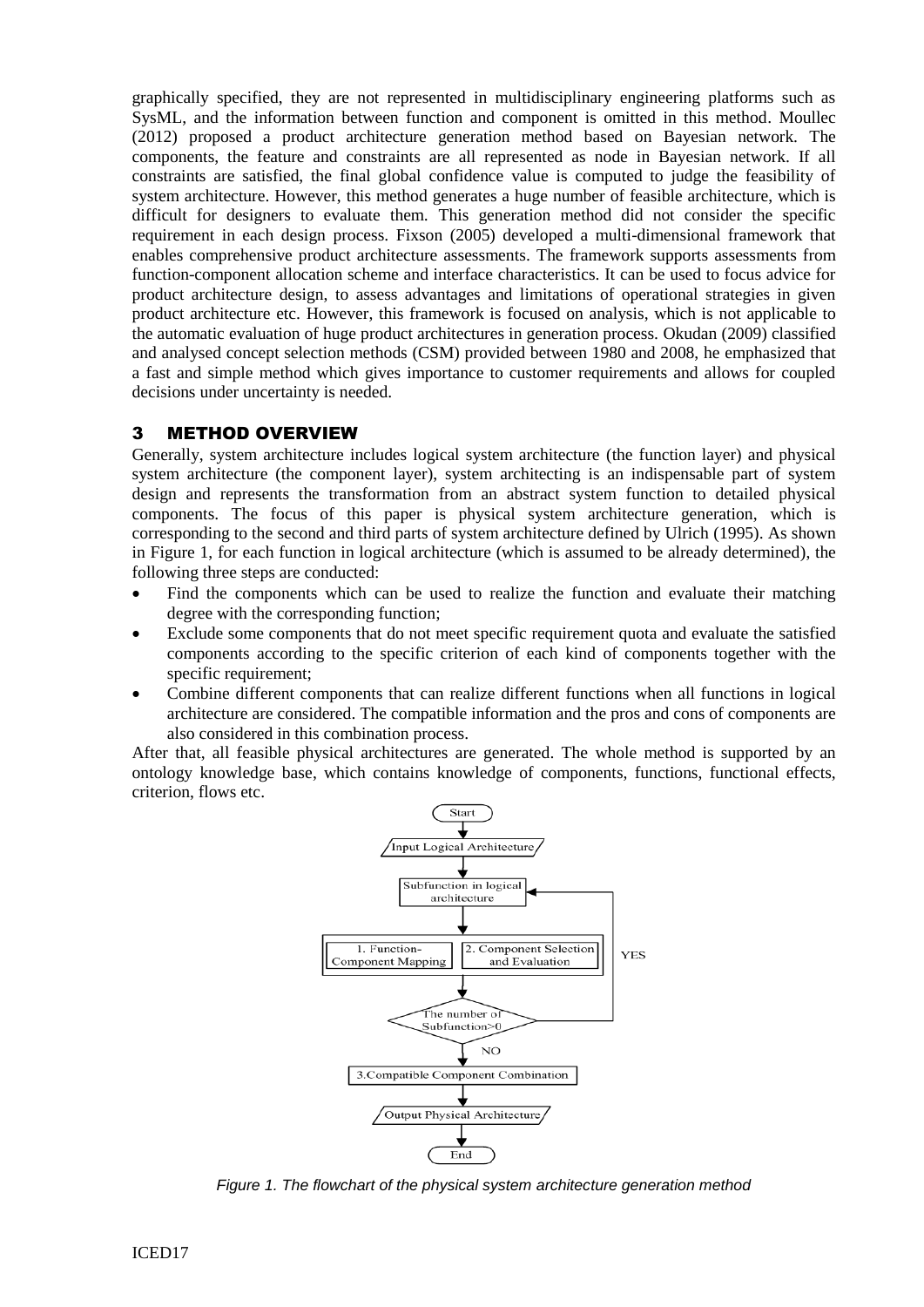## 4 FUNCTION-COMPONENT MAPPING

Function-component mapping is the first step in physical system architecture generation process. In order to realize function-component mapping, the model of function and component should be established consistently.

#### **4.1 The unified model of function and component**

The unified model of function and component is established based on Systems Modelling Language (SysML) (Weilkiens, 2007). There are two extension mechanisms for SysML: the heavy-weight method that defines new meta-classes and the light-weight method that creates stereotypes by extending existing constructs (Cao, 2013). Here, the latter is chosen since it is well supported by the existing SysML modelling tool. Several stereotypes and their instances are established in this study, some typical ones are shown in Figure 2. In this study, the function is modelled with four tags: 'input flow', 'output flow', 'functional effect needed' and 'realizedBy'. The flow tags are established according to functional basis (Hirtz, 2002), whose type is «FlowDefined». 'Functional effect needed' means the functional effect needed to realize the function, the value of the tag 'realizedBy' are the components which have been used to realize the function in existing products. The component model contains 'input flow', 'output flow', 'functional effect provided' and a series of criterion tags. Here, the flow tags and the tag named "functional effect provided" are built in the same way as function. Based on «ComponentDefined», several specific component stereotypes are defined, e.g. «Engine». Different kinds of components have different criteria. The common criteria such as mass and cost are modelled in the stereotype «ComponentDefined», while the specific criteria of each component are modelled in its own stereotype.



*Figure 2. The unified modelling of function and component*

### **4.2 Mapping method**

Two mapping method are provided here to ensure all components which can realize a function are found. In order to support two kinds of product architectures (modular product architecture and integral product architecture) stated by Ulrich (1995), the definition of function and component in this paper is generalised, which may refer to the combination of functions and components respectively.

#### *4.2.1 Case-based mapping*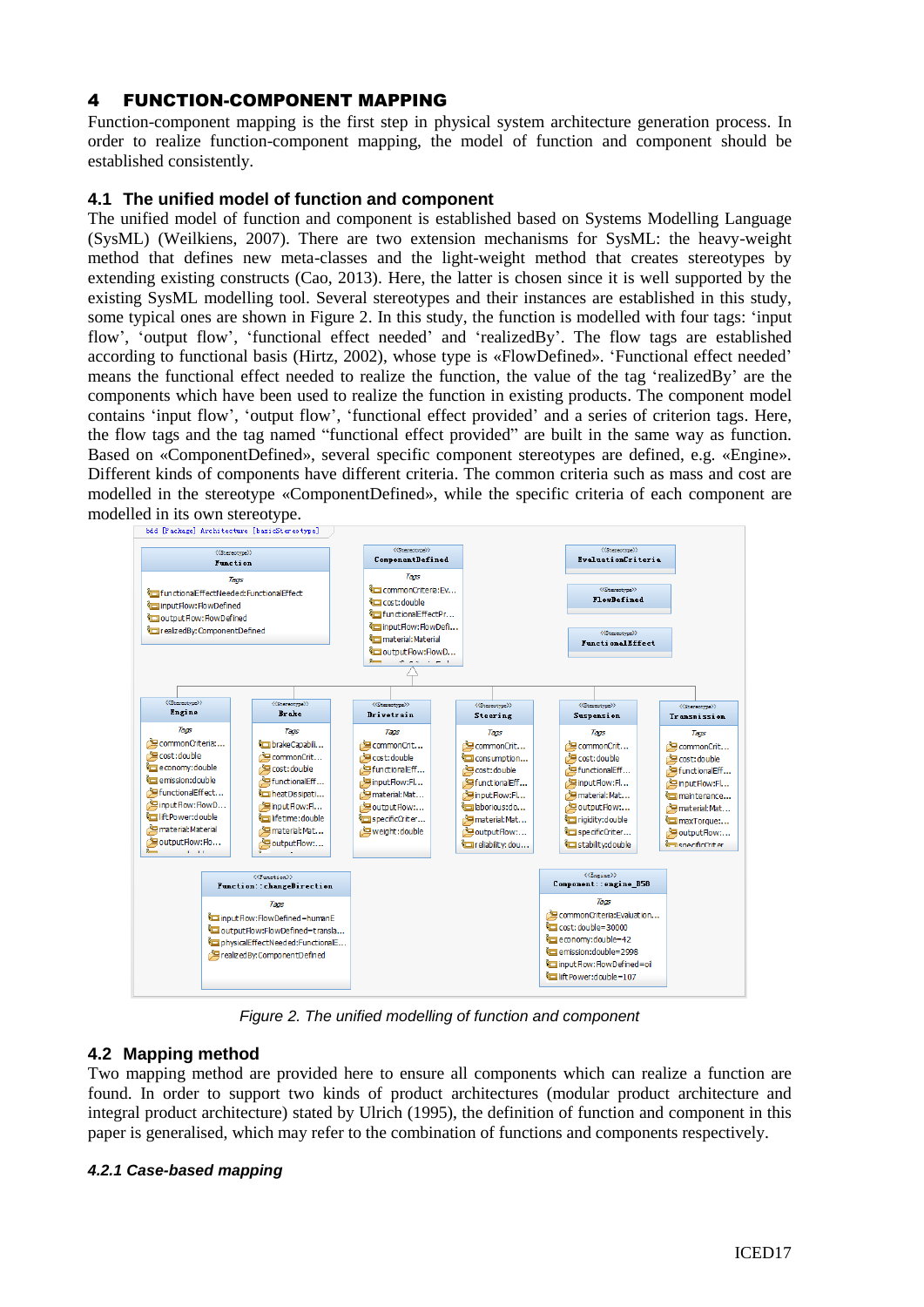Case-based mapping is the mapping method based on empiric. The existing products are analysed and the frequently used function-component mapping lists are stored in knowledge base. In a new product design process, the logical architecture can be analysed to find whether there are some functions which have some corresponding components in knowledge base. If there are some components corresponding to a function in the mapping list, it means that these components are options to realize the function, set them as the function's 'realizedBy' tag value.

### *4.2.2 Rule-based mapping*

The case-based mapping may limit the innovation of design, perhaps there are some components which can realize a function have never been used in previous design. Therefore, rule-based mapping is proposed according to the two classical definitions of function stated in Rodenacker (1997) and Miles (1972). There are mainly three rules based on the unified model:

- For a function in logical architecture whose input is coming from environment and whose input flows are different with output flows, if the output flow of a component is the same as or the superclass of the output flow of the function, it is deemed that the function can be realized by the component.
- For other functions in logical architecture, if a function's input flows and output flows are the same as or the subclass of a component's input flows and output flows respectively, it is deemed that the function can be realized by the component.
- For all functions in logical architecture, if the value of its 'functional effect needed' tag is matching with a component's 'functional effect provided' tag value, it is deemed that the function can be realized by the component.

In innovative design, perhaps there are some functions which have no mapping component in the knowledge base. In this situation, the above two mapping methods are invalid. Designers should discuss with each other or search online to find the components which can realize these functions, and extend the knowledge base.

### **4.3 The matching degree between function and component**

A function may be realized by many components, different components may have different performance in realize the same function. As shown in Section 4.2.2, if a component's input flow and output flow is totally matched with a function's input flow and output flow, while another component's input flow and output flow are superclass of the same function's input flow and output flow, it is obviously that the former component is more suitable to be used to realize the function. Therefore, evaluate the matching degree between function and component from qualitative aspect is necessary. In this paper, the components which can realize a function are divided into three categories: totally match, mostly match and half match. Totally match means that the input flow and output flow of a component is the same as the input flow and output flow of a function, the matching degree is set to 1; mostly match indicates that a component's input flow or output flow is the same as its mapping function's input flow or output flow, and another one has the superclass relationship, the matching degree is set to 0.8; half match implies that both the input flow and output flow of a component are superclass of its corresponding function's input flow and output flow, the matching degree is set to 0.5. This matching degree is used as an index to evaluate the component's suitability to realize the function in the following section.

# 5 COMPONENT SELECTION AND EVALUATION

Using the method stated in Section 4, all components which can realize the function are found and evaluated from qualitative aspect. However, as the class of components which can realize the same function have some common criterion, e.g. the power and torque of engine, and different criterion of the same component class may have different weights according to the specific requirement in different design processes. Therefore, evaluate the suitability of each component in realizing the same function from quantitative aspect according to specific requirement is needed.

### **5.1 The evaluation criterion collection**

In this study, the evaluation criteria are divided into two kinds: common criterion and specific criterion. The common criteria are referred to the criterion all kinds of components have, e.g. price, mass. The specific criteria are referred to the specific criterion belonging to specific component, e.g. power of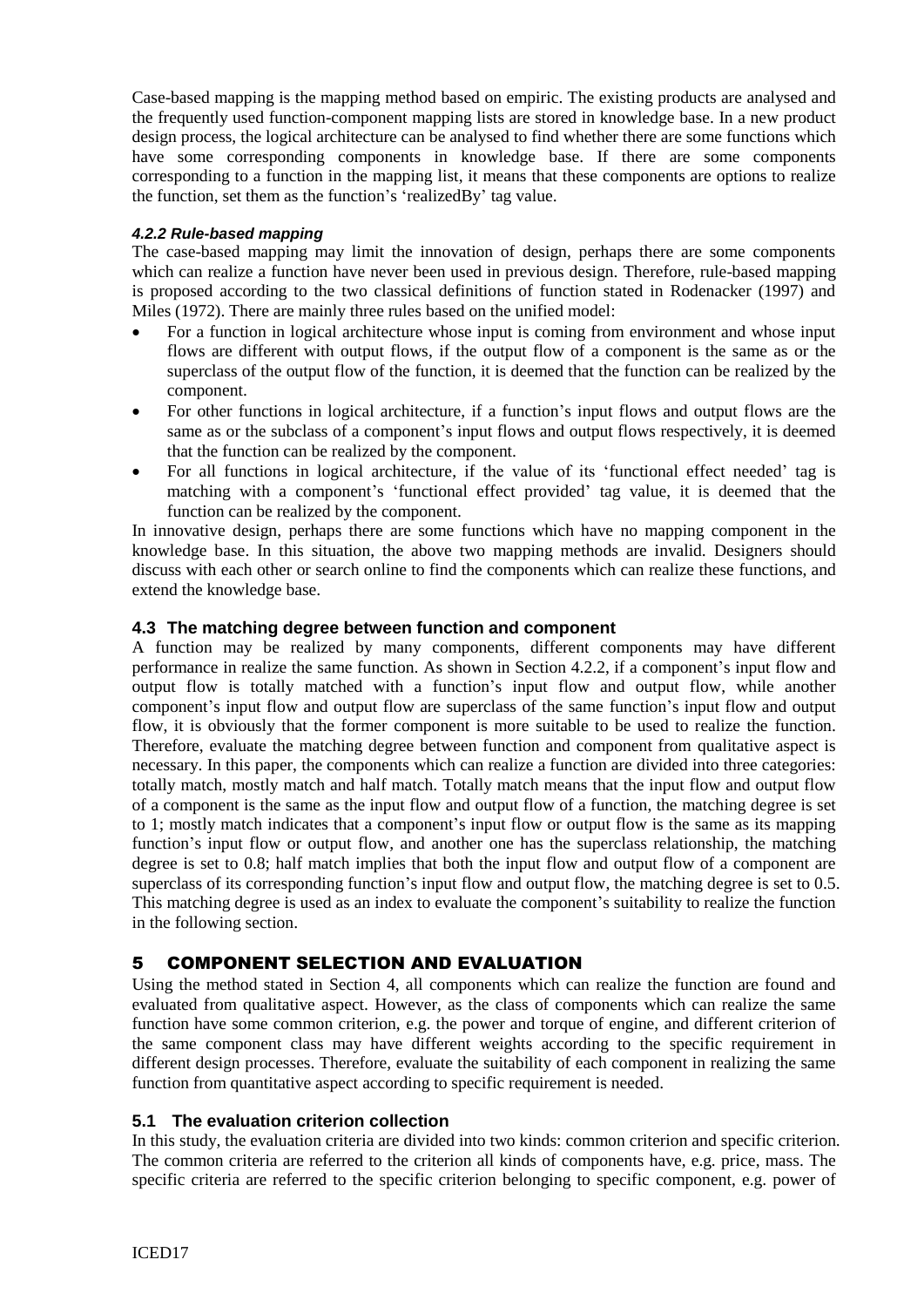engine. For different kinds of components, collect their commonly used criterion respectively and establish them in knowledge base.

#### **5.2 Component selection**

In specific product design, there may be some hard requirements for some criterion, e.g. the power of engine should not lower that 200PS in premium car design. Therefore, the components found in Section 4 should be checked, and excluded some components which are not satisfied in specific requirement.

### **5.3 Component evaluation**

After the exclusion process, the satisfied components for each function should be evaluated according to specific criterion and specific requirement. Different kinds of components have different kinds of criterion, there may be some relationships between these criterion. For example, power, torque, price etc. are commonly used criterion in evaluating engines, generally the higher the power, the higher the price, however, the higher the power and the lower the price is what we want. In different design processes, different criteria have different weights. For example, the power has higher weight than price in premium car design, and they may have the same weight in ordinary family car design. In this paper, Analytic Hierarchy Process (AHP) (Saaty, 1990) is used to evaluate different components with different criterion according to various requirements. Take the function 'generate power' as an example, the suitability degree of different engines in realizing the function are evaluated using AHP. As shown in Figure 3, the first layer is the function 'generate power', which is the overall goal of the problem; the criterion layer contains qualitative criteria (the matching degree stated in Section 4.3) and quantitative criterion (power, torque, emission, price etc.); different engines form the component alternatives layer.



*Figure 3. A hierarchy for choice of function 'generate power'*

After evaluate the satisfied components for each function in logical architecture, different kinds of components should combine together to fulfil the overall function of the product. In the combination process, the compatibility between components should be checked. How to generate all feasible physical architecture efficiently and avoid the problem of combination explosion is the task of next section.

## 6 PHYSICAL ARCHITECTURE GENERATION

An objective function that combines criterion is constructed in Kurtoglu (2010). According to the objective function, compute the transition cost for each node in Configuration Flow Graph (CFG), find the component which has the minimum transition cost until the whole CFG is instantiated and the optimum solution is reached. However, a criterion in system design may refer to an attribute, an objective, a performance requirement, a goal or a point of view, it is not always considered as a mathematical function (Moullec, 2016). Therefore, the solution reached in Kurtoglu (2010) is the optimum one from transition cost aspect, but it maybe not the one designer want. In this paper, all feasible physical architectures are listed and sorted by weight.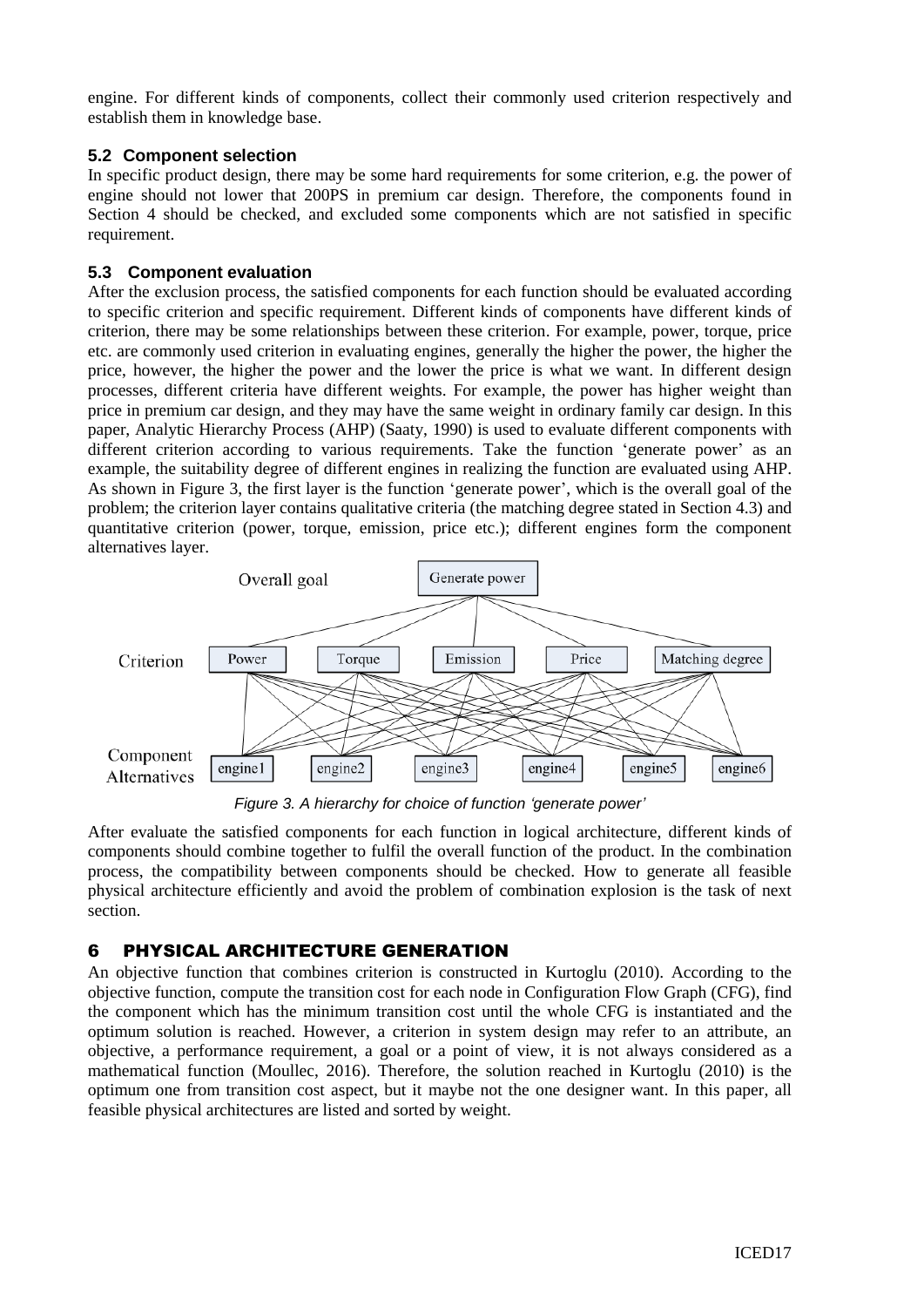#### **6.1 Component combination method based on dynamic programming**

In this paper, the physical architecture generation process is divided into several component combination steps, which is based on dynamic programming. The number of combination steps is different according to the granularity of the function in logical architecture, whose maximum value is the number of functions. The satisfied components for each function are added successively, whether the new added component is compatible with the existing components in the list is checked. If compatible, the new component is added and a new component combination is reached; if not, try other existing component list. The whole set of feasible physical architecture is reached when all functions in logical architecture are considered.

As shown in Figure 4, assume that there are three functions in logical architecture(function1, function2, function3) and there are three kinds of components( $A, B, C$ ) correspondingly. Assume that  $\{A1, A2,$ A3}, {B1, B2}, {C1, C2, C3} are the satisfied components of function1, function2, function3 respectively. Assume that the suitability of A1 to realize function1 is 0.6, the suitability of A2 to realize function1 is 0.3, the suitability of A3 to realize function1 is 0.1. Similarly, the suitability of B1 and B2 to realize function2 is 0.4 and 0.6 respectively. The suitability of C1, C2, C3 to realize function3 is 0.4, 0.3, 0.3 respectively. The physical architecture generation process is divided into three steps in this case. In the first step, there are three options {A1, A2, A3}; in the second step, there are only four choices  $\{A1, B1, A1, B2, A2, B1, A3, B2\}$  since  $\{A2, B2\}$ ,  $\{A3, B1\}$  are not compatible; similarly, in the third step, there are only six options {A1, B1, C2; A1, B2, C1; A2, B1, C2; A2, B1, C3; A3, B2, C1; A3, B2, C3}. The red dotted line in Figure 4 means that the components linked are not compatible. In this way, all feasible physical architecture and their information (suitability in this design, rough price etc.) are generated, and they can be evaluated by these information. Designers can choose one or more physical architecture from this set to do further design.



*Figure 4. Component combination method based on dynamic programming*

### 7 IMPLEMENTATION AND CASE STUDY

The whole physical architecture generation method is implemented as a plugin in IBM Rational Rhapsody. It is supported by an ontology knowledge base. The automobile design is used here to verify the effectiveness of the method. The logical architecture shown in Figure 5 is the input of this method, here the logical architecture is simplified and only the main functions are considered.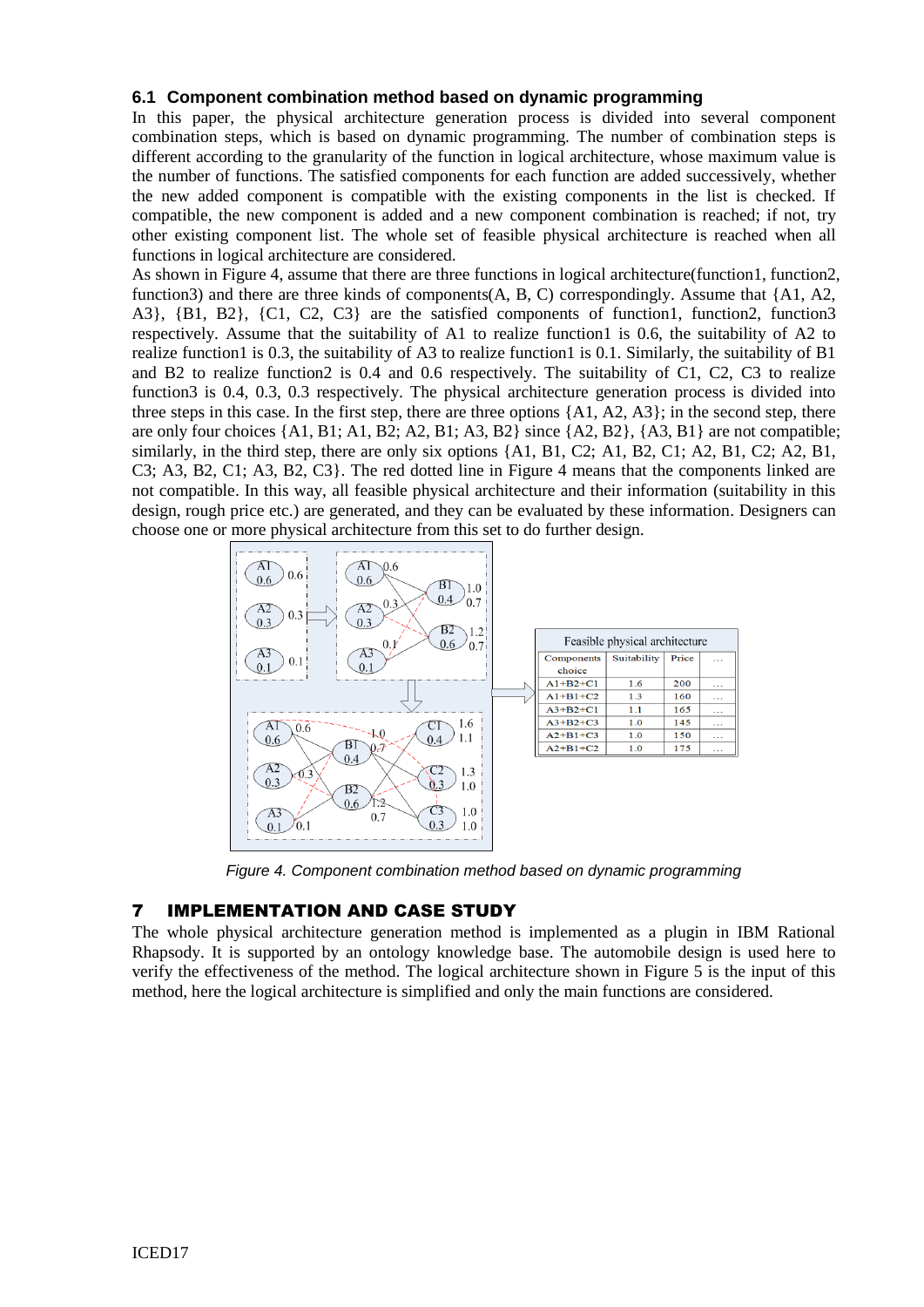

*Figure 5. The logical architecture of automobile*

For each function in Figure 5, find its matching components (stated in section 4), exclude some components which are not satisfied under specific requirements and evaluate the other satisfied ones (stated in section 5). The corresponding components to realize function 'generate power', the corresponding mapping ways and their matching degree with the function are shown in Figure 6. The component selection procedure of function 'generate power' is shown in Figure 7. If there are some specific requirements about this function, designers can input them in the selection table and the components which are satisfied are shown as the right part of Figure 7. The blank space means that there is no limit about the criteria. When the whole satisfied components are obtained, the component evaluation procedure is carried out as shown in Figure 8. The relative weight of each criterion is input in the table (the blank space means that the criteria is not considered in this procedure) and the suitability of each engine is shown as the right part of Figure 8.

| $\frac{d}{dx}$ Function -- Component Mapping          | $-2$<br>$\Box$                                       |
|-------------------------------------------------------|------------------------------------------------------|
| The corresponding components to realize generatePower | <b>Corresponding Map Manner And Satisfied Degree</b> |
| engine GM36                                           | <b>RuleBasedReasoning 1.0</b>                        |
| engine VQ35                                           | <b>RuleBasedReasoning 1.0</b>                        |
| engine Fiat30                                         | <b>RuleBasedReasoning 1.0</b>                        |
| engine Hyundai20                                      | <b>RuleBasedReasoning 1.0</b>                        |
| engine Ford52                                         | <b>RuleBasedReasoning 1.0</b>                        |
| engine Toyota18                                       | <b>RuleBasedReasoning 1.0</b>                        |
| engine Volve20                                        | <b>RuleBasedReasoning 1.0</b>                        |
| engine electrical                                     | <b>RuleBasedReasoning 1.0</b>                        |
| engine GM15                                           | <b>RuleBasedReasoning 1.0</b>                        |
| engine FA20                                           | CaseBasedReasoning RuleBasedReasoning 1.0            |
| engine B58                                            | CaseBasedReasoning RuleBasedReasoning 1.0            |

The corresponding domain of each criteria **Contractor**  $\begin{array}{|c|c|c|}\hline \multicolumn{1}{|c|}{\textbf{0}} & \multicolumn{1}{|c|}{\textbf{X}}\\ \hline \end{array}$ The satisfied components according to requirement index domain criterio min The satisfied components to realize generatePower Corresponding Map Manner And Satisfied Degree power<sub>200</sub> 600 RuleBasedReasoning 1.0 engine Fiat30 **liftDown** engine\_Volve20 RuleBasedReasoning 1.0 emissio CaseBasedReasoning RuleBasedReasoning 1.0 engine B58 toral engine\_VQ35 RuleBasedReasoning 1.0 engine\_GM36 RuleBasedReasoning 1.0 econom engine FA20 CaseBasedReasoning RuleBasedReasoning 1.0 engine Ford52 RuleBasedReasoning 1.0 cos Ok Reset  $\mathbf{I}$ 

*Figure 6. The components corresponding to function 'generate power'*



| $\blacksquare$<br>The relative weight between each criteria |        |         |          |                 |       |      |      |                            |  | $\mathbf{E}$<br>The weight of each component after AHP<br>$\blacksquare$ |                                                      |  |
|-------------------------------------------------------------|--------|---------|----------|-----------------|-------|------|------|----------------------------|--|--------------------------------------------------------------------------|------------------------------------------------------|--|
|                                                             | torque | economy | emission | <b>IftPower</b> | power | cost |      | weightFunction Suitability |  |                                                                          |                                                      |  |
| torque <sup>-</sup>                                         |        |         |          |                 |       |      |      |                            |  | The satisfied components to realize generatePower                        | <b>Corresponding suitability computed using AHP-</b> |  |
| economy0.2                                                  |        |         |          |                 |       |      |      | 82                         |  | engine Fiat30                                                            | 0.14269497018671118                                  |  |
| emission                                                    |        |         |          |                 |       |      |      |                            |  | engine_Volve20                                                           | 0.13792007498222358                                  |  |
| <b>ImPower</b>                                              |        |         |          |                 |       |      |      |                            |  | engine B58                                                               | 0.14073443440008054                                  |  |
|                                                             |        |         |          |                 |       |      |      |                            |  | engine_VQ35                                                              | 0.12949624166704038                                  |  |
| power                                                       |        |         |          |                 |       |      |      |                            |  | engine_GM36                                                              | 0.13737952099881234                                  |  |
| cost                                                        |        |         |          |                 |       |      |      |                            |  | engine FA20                                                              | 0.12528559345334794                                  |  |
| weigh                                                       |        |         |          |                 |       |      |      |                            |  |                                                                          | 0.18648916431178403                                  |  |
| <b>Function Suitability 1</b>                               |        |         |          |                 |       |      |      |                            |  | engine Ford52                                                            |                                                      |  |
|                                                             |        |         |          |                 |       |      | $0k$ | Reset                      |  |                                                                          |                                                      |  |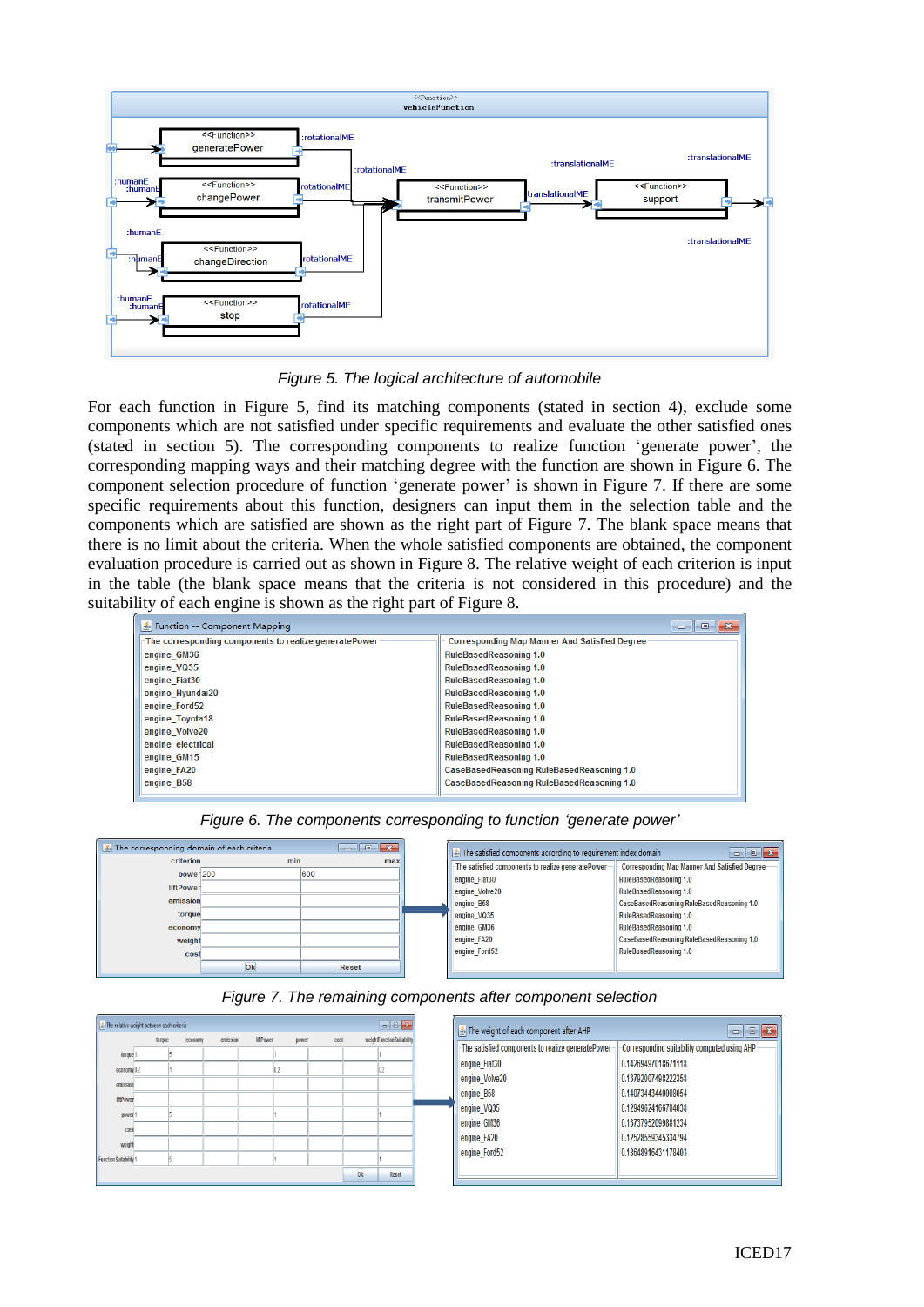#### *Figure 8. The suitability of each component to realize function 'generate power'*

When the satisfied components and their corresponding suitability degree of each function in Figure 5 are obtained as shown in the right part of Figure 8, the component combination procedure can be executed. All feasible physical architecture together with their information, e.g. weight, price, are listed in Figure 9. Here, weight is the sum of suitability degree of each component in the list item. The higher the weight, the better the components.

| $\left \frac{\mu}{\pm}\right $ The feasible component combination list After sort                    |  |                    |              |  |  |  |  |  |  |  |
|------------------------------------------------------------------------------------------------------|--|--------------------|--------------|--|--|--|--|--|--|--|
| <b>Component combination</b>                                                                         |  | <b>Weight</b>      | <b>Price</b> |  |  |  |  |  |  |  |
| transmission W16 suspension multiLink brake ceramicDisc steering hydraulic drivetrain engine Ford52  |  | 2.6933889210559103 | 263000.0     |  |  |  |  |  |  |  |
| transmission_W16 suspension_MacPherson_brake_ceramicDisc_steering_hydraulic_drivetrain_engine_Ford52 |  | 2.66838892105591   | 258000.0     |  |  |  |  |  |  |  |
| transmission W16 suspension multiLink brake ceramicDisc steering hydraulic drivetrain engine Fiat30  |  | 2.649594726930837  | 225000.0     |  |  |  |  |  |  |  |
| transmission W16 suspension multiLink brake ceramicDisc steering hydraulic drivetrain engine B58     |  | 2.6476341911442063 | 253000.0     |  |  |  |  |  |  |  |
| transmission W16 suspension multiLink brake ceramicDisc steering hydraulic drivetrain engine Volve20 |  | 2.644819831726349  | 245000.0     |  |  |  |  |  |  |  |
| transmission_W16 suspension_multiLink brake_ceramicDisc steering_hydraulic drivetrain engine_GM36    |  | 2.644279277742938  | 243000.0     |  |  |  |  |  |  |  |
| transmission W16 suspension multiLink brake ceramicDisc steering hydraulic drivetrain engine VQ35    |  | 2.6363959984111665 | 248000.0     |  |  |  |  |  |  |  |
| transmission_6DCT suspension_multiLink_brake_ceramicDisc_steering_hydraulic_drivetrain_engine_B58    |  | 2.6348136783236935 | 243000.0     |  |  |  |  |  |  |  |

*Figure 9. The feasible physical architecture list*

#### 8 CONCLUSION

System architecture is the core of system design. It reflects the results of early design decisions and is also the basis of other system-level work(system optimization, system simulation, etc.) and subsequent detail design. Although several system architecture generation method are proposed, there is still no method which support the automatic transformation from logical system architecture to physical system architecture and consider the suitability of components according to specific requirement. In this paper, an automatic physical system architecture generation method is proposed. The main contribution is as follows:

- Two kinds of mapping method between function and component are proposed. Under the premise that the library is perfect, all components corresponding to the function can be found and their matching degree with the function from qualitative aspect is considered.
- The common criterion of each kind of components are collected and built in ontology knowledge base. The satisfied components of each function are evaluated relatively with these criteria from quantitative aspect according to specific requirement.
- An efficient component combination method based on dynamic programming is proposed. The evaluation information of the physical architecture can be collected in each combination step, and the combination explosion is avoided. As all feasible physical architectures are listed and sorted by suitability weight, there is no risk that some preferable physical architecture options are lost.

The physical architecture generation method can be used hierarchically in product design. This means that the automobile can use this method to find the optimum component combination, the engine, which is a part of automobile, can use this method to find the optimum component combination either. The method is efficient and generic for any product design. However, this study is still in its infancy. The first physical architecture item listed in Figure 9 is component optimum. How to layout these components to obtain the optimum product performance will be addressed in our future research.

#### **ACKNOWLEDGMENTS**

The authors appreciate the support from the National Key technology R&D Program (No. 2016YFD0400301), the National Science Foundation of China (No. 61572427 and No. 61672247), the Open Project Program of the State Key Lab of CAD&CG (No. A1720), Zhejiang University and the Founding Program for the Cultivation of Young University Teachers of Shanghai (No. ZZGCD15084).

#### **REFERENCES**

- Bryant, C. R., Mcadams, D. A., Stone, R. B., Kurtoglu, T., and Campbell, M. I. (2005). "A Computational Technique for Concept Generation". *ASME 2005 International Design Engineering Technical Conferences and Computers and Information in Engineering Conference* (pp.267-276). American Society of Mechanical Engineers. https://doi.org/10.1115/detc2005-85323
- Cao, Y., Liu, Y., Fan, H., andFan, B. (2013). "SysML-based uniform behavior modeling and automated mapping of design and simulation model for complex mechatronics". *Computer-Aided Design*, 45(3), 764-776. <http://dx.doi.org/10.1016/j.cad.2012.05.001>